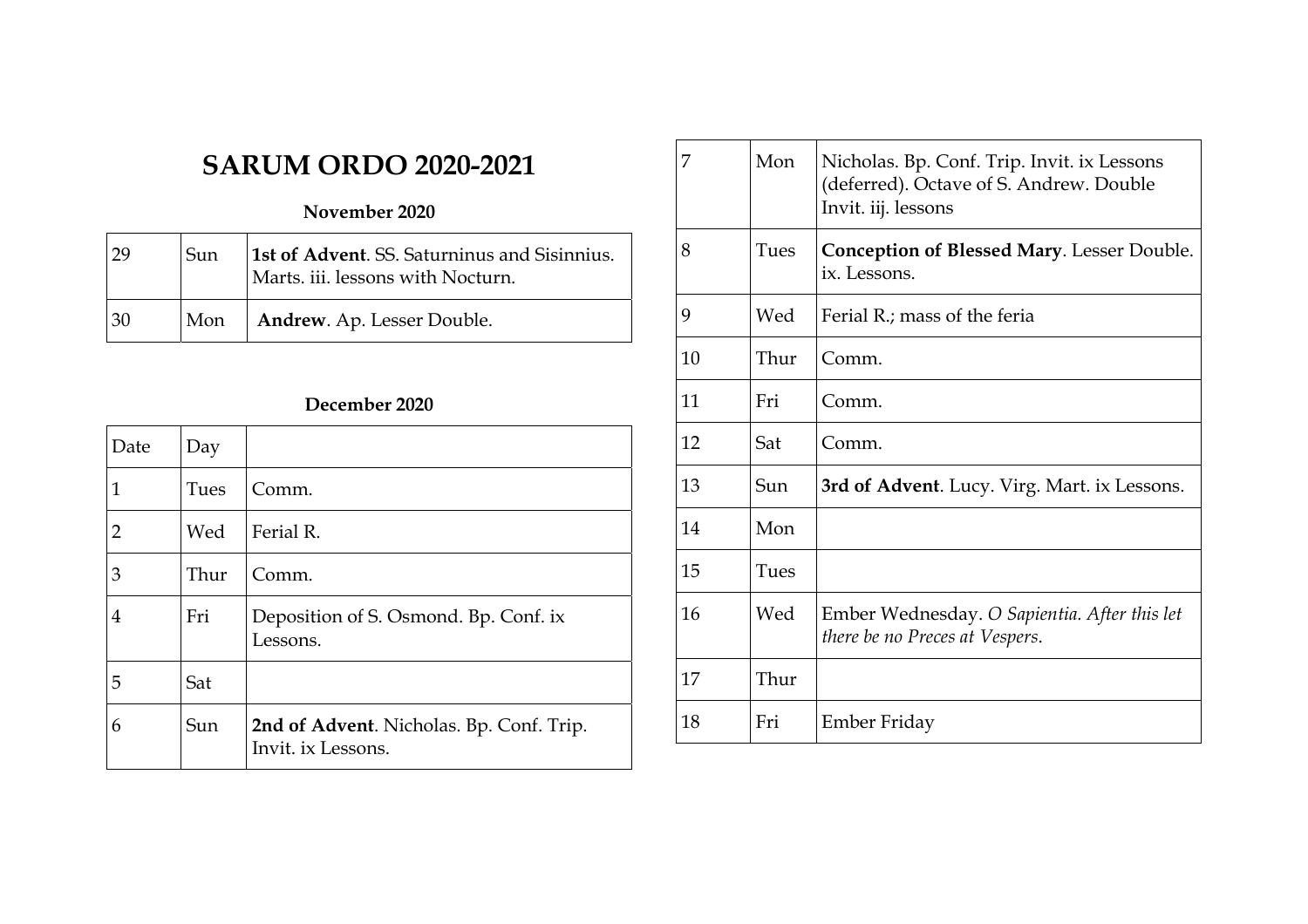| 19 | Sat  | Ember Saturday.                                                          |
|----|------|--------------------------------------------------------------------------|
| 20 | Sun  | 4th of Advent. Vigil.                                                    |
| 21 | Mon  | <b>Thomas.</b> Ap. Lesser Double. ix lessons.<br><b>Winter Solstice.</b> |
| 22 | Tues | Comm.                                                                    |
| 23 | Wed  | Comm.                                                                    |
| 24 | Thur | Christmas Eve                                                            |
| 25 | Fri  | <b>Christmas Day. Principal Double. ix lessons</b>                       |
| 26 | Sat  | <b>Stephen.</b> Protomartyr Lesser Double. ix<br>lessons                 |
| 27 | Sun  | <b>John.</b> Ap. and Evang. Lesser Double. ix<br>lessons                 |
| 28 | Mon  | Holy Innocents. MM. Lesser Double. ix<br>lessons                         |
| 29 | Tues | Thomas of Canterbury. Mart. Archbp.<br>Lesser Double.                    |
| 30 | Wed  | Dum medium silentium.                                                    |

| Thur Silvester . Pope. Conf. ix Lessons.<br>31 |  |
|------------------------------------------------|--|
|------------------------------------------------|--|

## **January 2021**

| Date | Day  |                                                                     |
|------|------|---------------------------------------------------------------------|
| 1    | Fri  | <b>Circumcision of Our Lord.</b> Lesser Double. ix<br>lessons       |
| 2    | Sat  | Octave of St. Stephen. Protomartyr                                  |
| 3    | Sun  | Octave of St. John. Ap.                                             |
| 4    | Mon  | Octave of the Holy Innocents. MM.                                   |
| 5    | Tues | Octave of S. Thomas of Canterbury. Mart. S.<br>Edward. Conf. Vigil. |
| 6    | Wed  | <b>Epiphany of Our Lord.</b> D Principal Double                     |
| 7    | Thur |                                                                     |
| 8    | Fri  | Lucien. Priest and Companions. Memorial<br>only.                    |
| 9    | Sat  |                                                                     |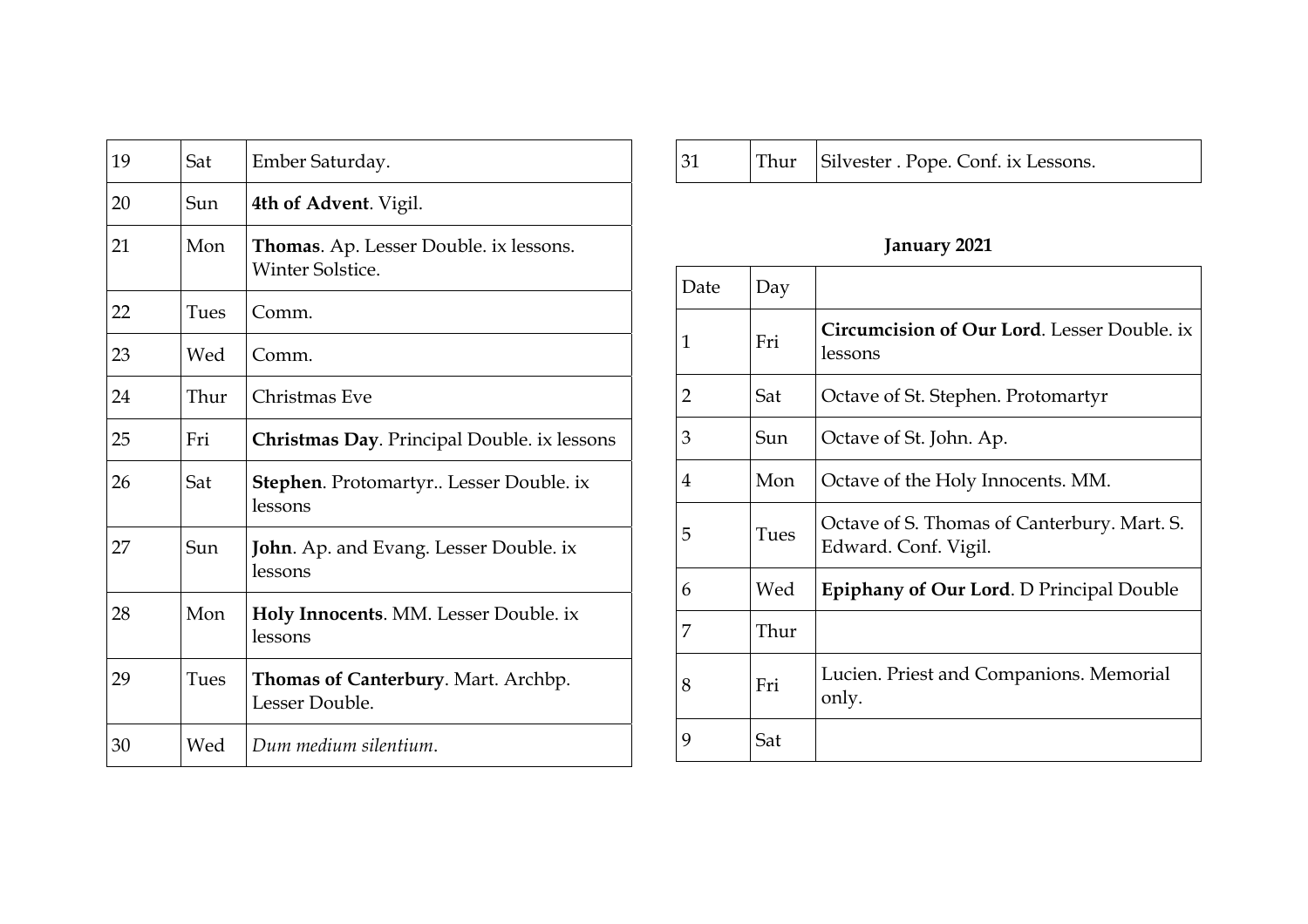| 10 | Sun  | Sunday within the Octave of the Epiphany.                                                     |
|----|------|-----------------------------------------------------------------------------------------------|
| 11 | Mon  |                                                                                               |
| 12 | Tues |                                                                                               |
| 13 | Wed  | Octave of the Epiphany. Trip. Invit.<br>Memorial of S. Hilary.                                |
| 14 | Thur | Felix. Mart. Priest.                                                                          |
| 15 | Fri  | Maurus. Abbot.                                                                                |
| 16 | Sat  | Marcellus. Mart. Pope.                                                                        |
| 17 | Sun  | First Sunday after the [Octave of the]<br>Epiphany. Sulpicius. Conf. Bp. S. Anthony.<br>Conf. |
| 18 | Mon  | S. Prisca. Virg. Mart.                                                                        |
| 19 | Tues | Wulfstan. Conf. Bp. ix Lessons.                                                               |
| 20 | Wed  | Fabian and Sebastian, MM, ix Lessons.                                                         |
| 21 | Thur | Agnes. Virg. Mart. ix Lessons.                                                                |
| 22 | Fri  | Vincent. Mart. ix Lessons.                                                                    |

| 23 | Sat  |                                                                                                                                  |
|----|------|----------------------------------------------------------------------------------------------------------------------------------|
| 24 | Sun  | Second Sunday after the [Octave of the]<br>Epiphany.                                                                             |
| 25 | Mon  | <b>Conversion of St. Paul.</b> Trip. Invit. ix<br>Lessons. Mem. of S. Projectus.Mem. of the<br>second Sunday after the Epiphany. |
| 26 | Tues |                                                                                                                                  |
| 27 | Wed  | Julian. Conf. Bp. Double Invit.                                                                                                  |
| 28 | Thur | Second Feast of S. Agnes. Double Invit.                                                                                          |
| 29 | Fri  |                                                                                                                                  |
| 30 | Sat  | Batildis. Virg. Queen. not Mart.                                                                                                 |
| 31 | Sun  | Septuagesima.                                                                                                                    |

## **February 2021**

| Date | Dav |                          |
|------|-----|--------------------------|
|      |     | Mon Bridget. Virg. Mart. |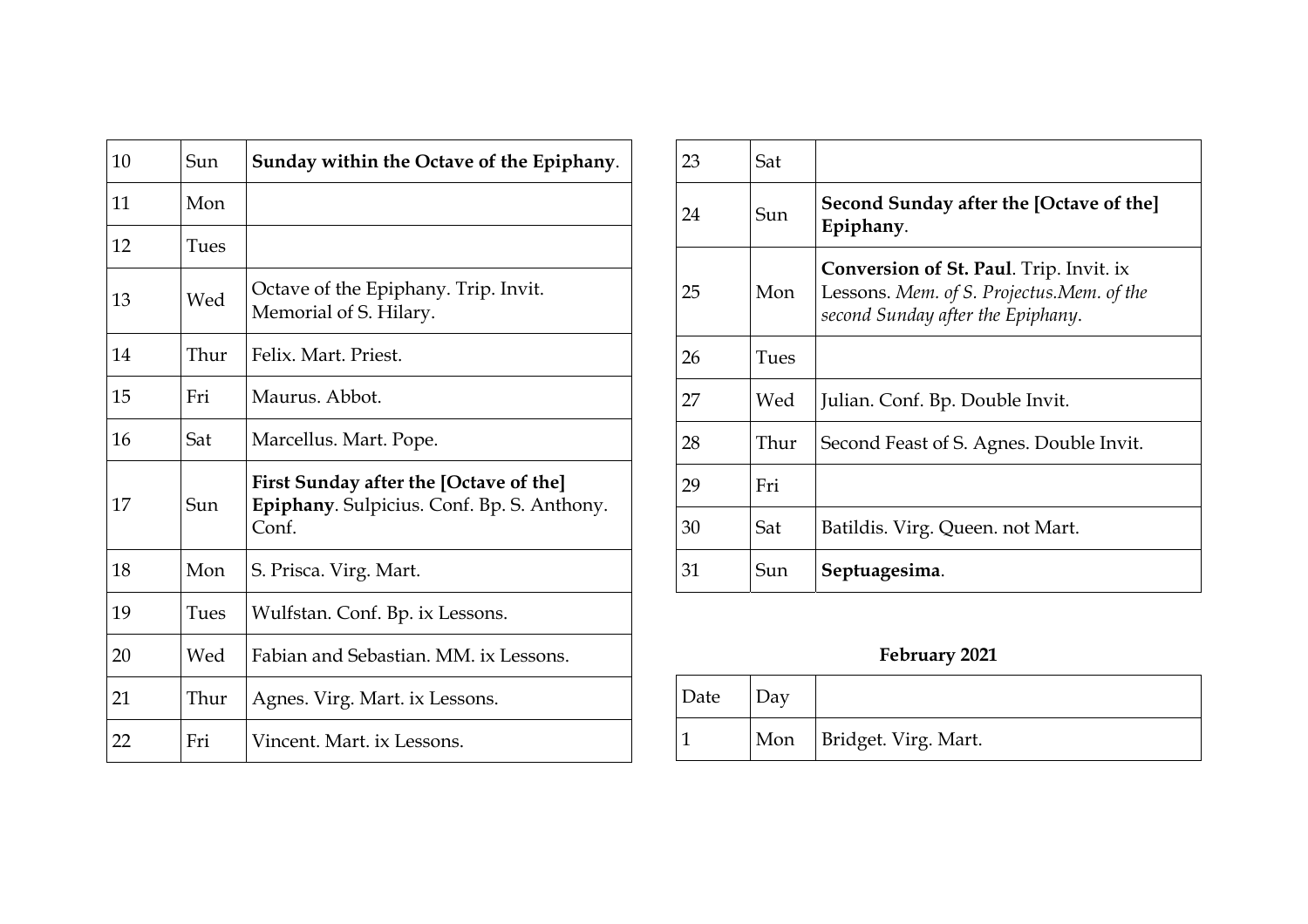| 2  | Tues | <b>Purification of the BVM. Greater Double</b>     |
|----|------|----------------------------------------------------|
| 3  | Wed  | St. Blaise. Mart. Bp. Double Invit.                |
| 4  | Thur |                                                    |
| 5  | Fri  | Agatha. Virg. Mart. ix Lessons.                    |
| 6  | Sat  | Vedastus and Amandus. Conff. Bps.                  |
| 7  | Sun  | Sexagesima.                                        |
| 8  | Mon  |                                                    |
| 9  | Tues |                                                    |
| 10 | Wed  | Saint Scholastica. Virg.                           |
| 11 | Thur | Translation of S. Frideswide. Virg. ix<br>Lessons. |
| 12 | Fri  |                                                    |
| 13 | Sat  |                                                    |
| 14 | Sun  | Quinquagesima. Valentine. Mart. Priest.            |
| 15 | Mon  |                                                    |

| 16 | Tues | Juliana. Virg. Mart.                         |
|----|------|----------------------------------------------|
| 17 | Wed  | Ash Wednesday.                               |
| 18 | Thur |                                              |
| 19 | Fri  |                                              |
| 20 | Sat  |                                              |
| 21 | Sun  | <b>First Sunday of Lent.</b>                 |
| 22 | Mon  | Chair of S. Peter. Triple Invit. ix Lessons. |
| 23 | Tues | Vigil of S. Matthias.                        |
| 24 | Wed  | Matthias. Double 2cl. Ember Day.             |
| 25 | Thur |                                              |
| 26 | Fri  | Ember Day.                                   |
| 27 | Sat  | Ember Day.                                   |
| 28 | Sun  | <b>Second Sunday of Lent.</b>                |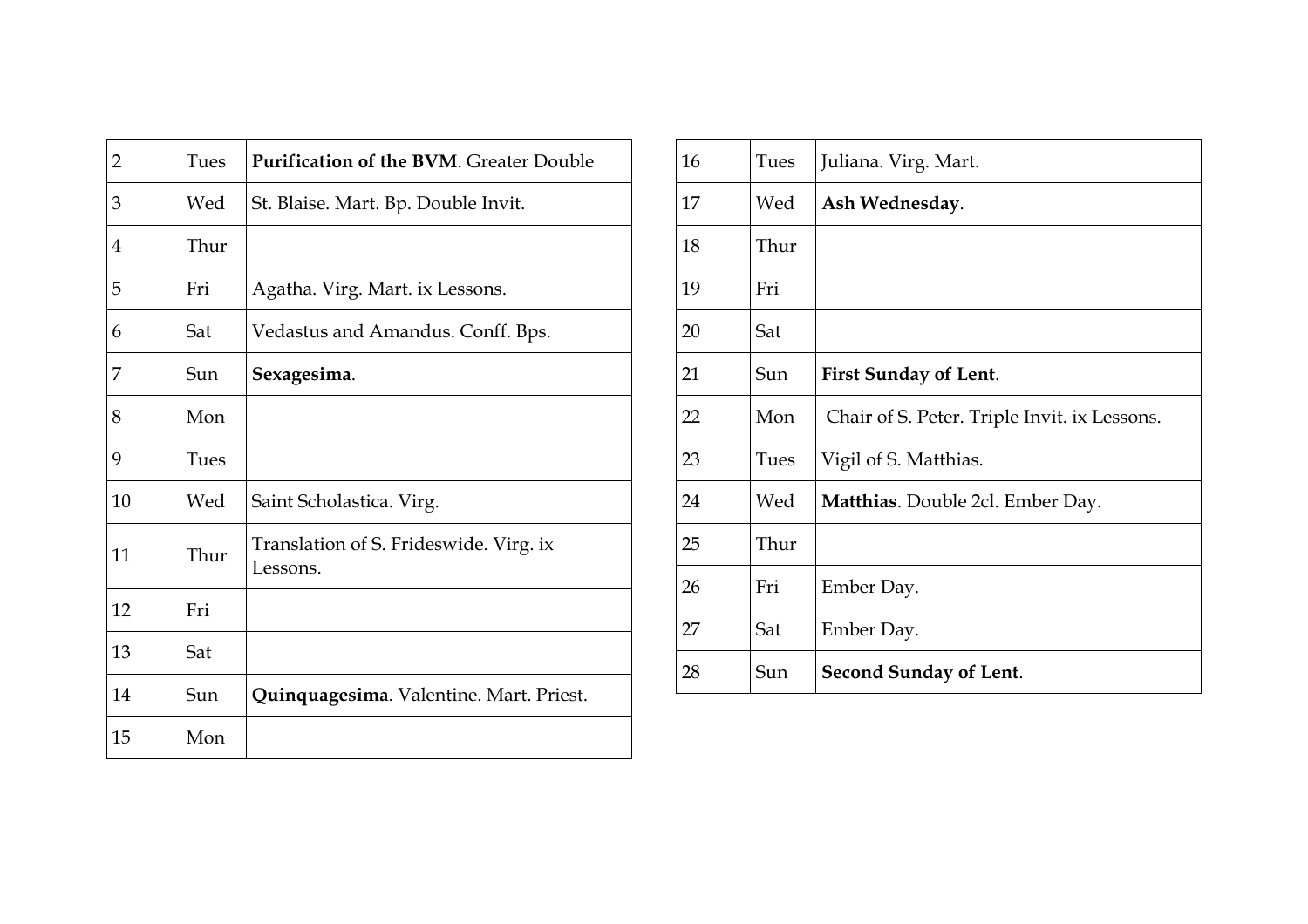| <b>March 2021</b> |      |                                                            |  |
|-------------------|------|------------------------------------------------------------|--|
| Date              | Day  |                                                            |  |
| 1                 | Mon  | David. Conf. Bp. ix Lessons.                               |  |
| $\overline{2}$    | Tues | Chad. Conf. Bp. ix Lessons.                                |  |
| 3                 | Wed  |                                                            |  |
| $\overline{4}$    | Thur |                                                            |  |
| 5                 | Fri  |                                                            |  |
| 6                 | Sat  |                                                            |  |
| 7                 | Sun  | Third Sunday of Lent. Perpetua and<br>Felicitas. Virg. MM. |  |
| 8                 | Mon  |                                                            |  |
| 9                 | Tues |                                                            |  |
| 10                | Wed  |                                                            |  |
| 11                | Thur |                                                            |  |
| 12                | Fri  | Gregory. Conf. Pope. Lesser Double.                        |  |

| 13 | Sat  |                                                |
|----|------|------------------------------------------------|
| 14 | Sun  | <b>Fourth Sunday of Lent. Laetare.</b>         |
| 15 | Mon  |                                                |
| 16 | Tues |                                                |
| 17 | Wed  | Patrick. Conf. Bp. ix Lessons.                 |
| 18 | Thur | Edward. Mart. King. ix Lessons.                |
| 19 | Fri  |                                                |
| 20 | Sat  | Cuthbert. Conf. Bp. ix Lessons.                |
| 21 | Sun  | Passion Sunday. Vernal Equinox                 |
| 22 | Mon  | Benedict (deferred). Abbot. ix Lessons.        |
| 23 | Tues |                                                |
| 24 | Wed  | <b>St. Gabriel the Archangel</b> . gd.         |
| 25 | Thur | <b>Annunciation of the BVM.</b> Lesser Double. |
| 26 | Fri  |                                                |
| 27 | Sat  |                                                |
|    |      |                                                |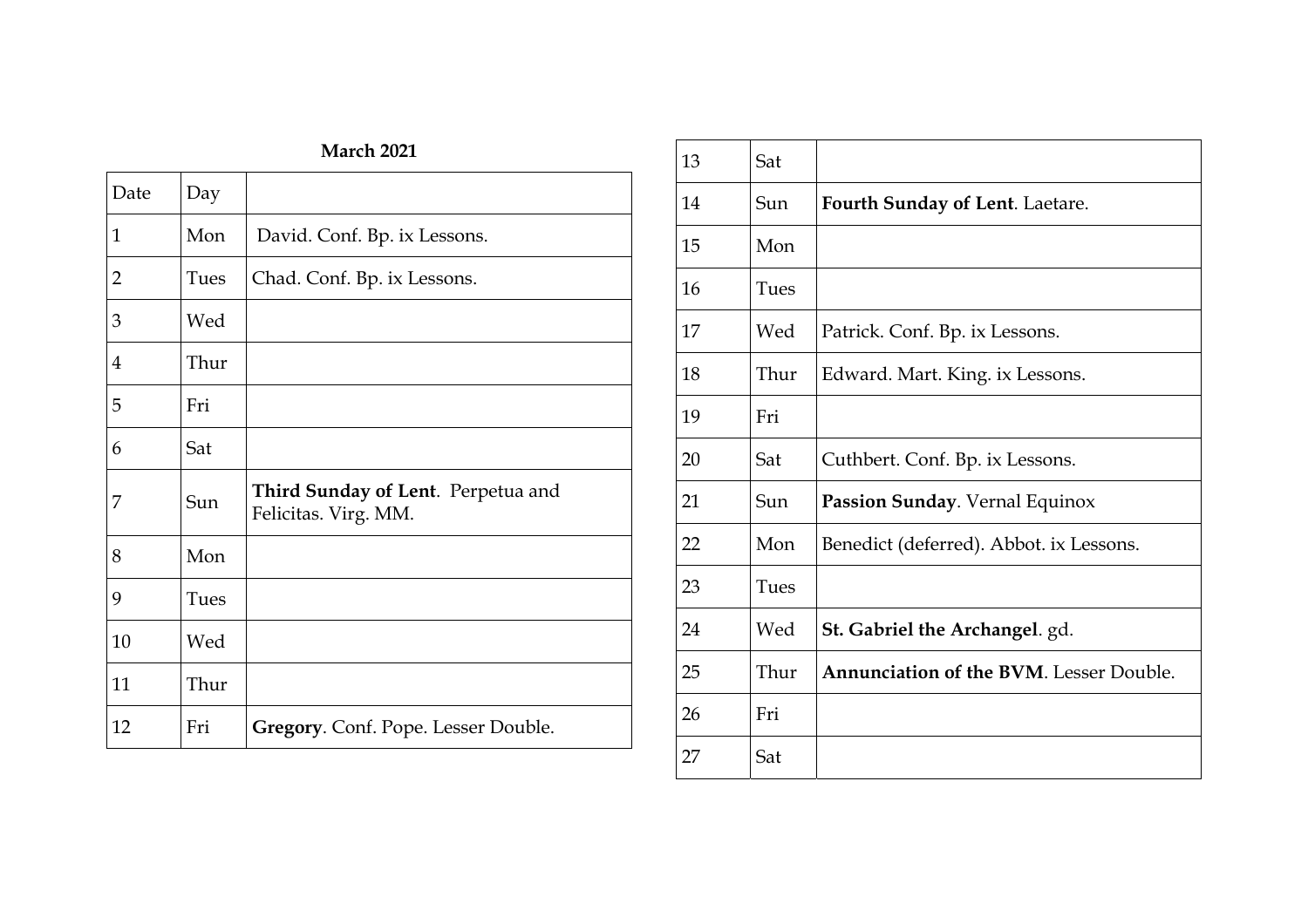| 28 | Sun  | Palm Sunday.          |
|----|------|-----------------------|
| 29 | Mon  | Monday in Holy Week.  |
| 30 | Tues | Tuesday in Holy Week. |
| 31 | Wed  | Spy Wednesday.        |

## **April 2021**

| Date           | Day  |                   |
|----------------|------|-------------------|
| $\mathbf{1}$   | Thur | Maundy Thursday.  |
| 2              | Fri  | Good Friday.      |
| 3              | Sat  | Holy Saturday.    |
| $\overline{4}$ | Sun  | Easter Day.       |
| 5              | Mon  | Easter Monday.    |
| 6              | Tues | Easter Tuesday.   |
| 7              | Wed  | Easter Wednesday. |
| 8              | Thur | Easter Thursday.  |

| 9  | Fri  | Easter Friday.                       |
|----|------|--------------------------------------|
| 10 | Sat  | Easter Saturday.                     |
| 11 | Sun  | First Sunday after Easter.           |
| 12 | Mon  |                                      |
| 13 | Tues |                                      |
| 14 | Wed  | Tyburtius. Valerian and Maximus. MM. |
| 15 | Thur |                                      |
| 16 | Fri  |                                      |
| 17 | Sat  |                                      |
| 18 | Sun  | <b>Second Sunday after Easter.</b>   |
| 19 | Mon  | Alphege. Martyr and Bishop.          |
| 20 | Tues |                                      |
| 21 | Wed  |                                      |
| 22 | Thur |                                      |
| 23 | Fri  | George. Mart. Lesser Double.         |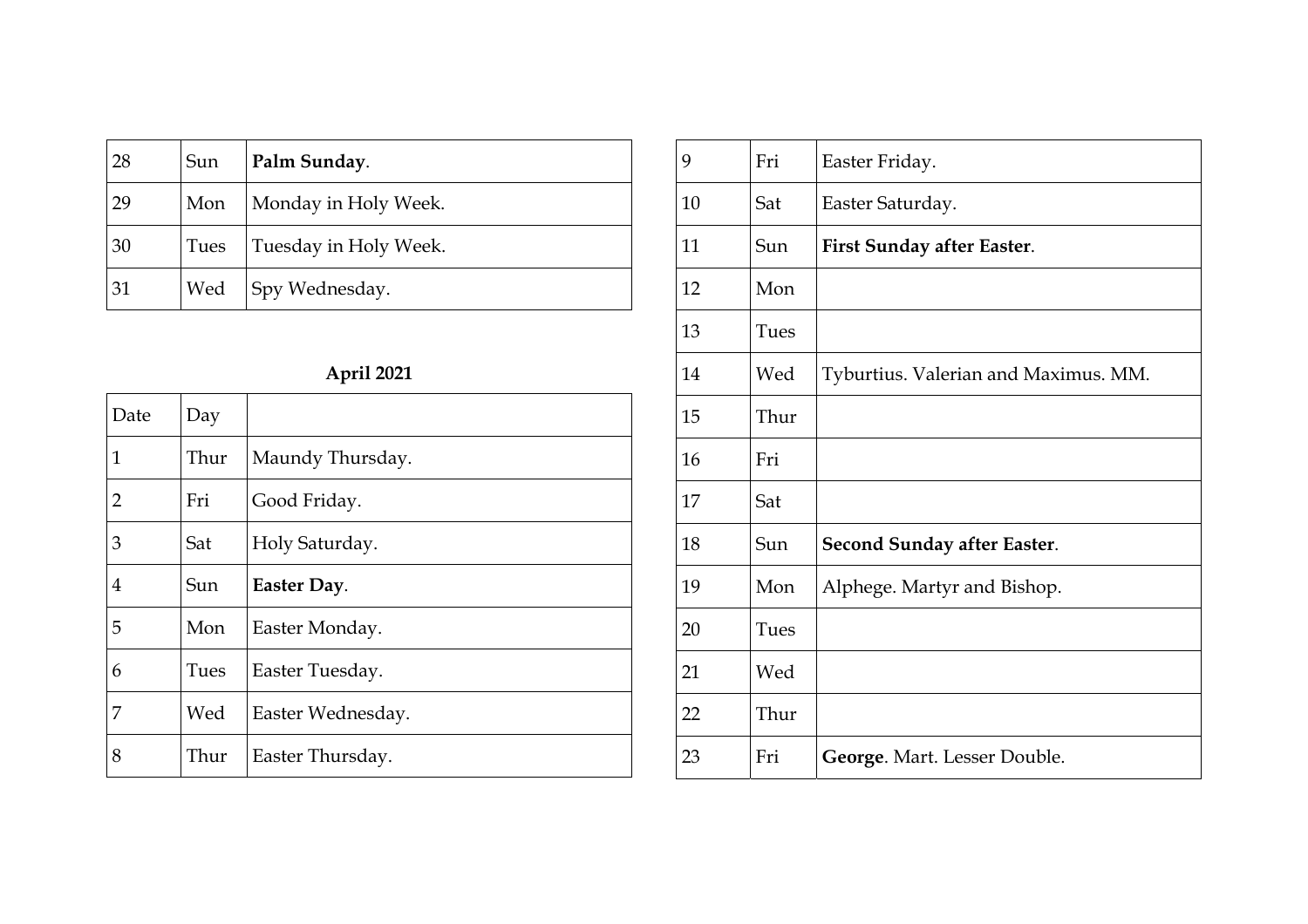| 24 | Sat  |                                                                      |
|----|------|----------------------------------------------------------------------|
| 25 | Sun  | Third Sunday after Easter.                                           |
| 26 | Mon  | Mark. Evang. Lesser Double. Greater<br>Litanies. The last of Easter. |
| 27 | Tues |                                                                      |
| 28 | Wed  | Vitalis. Mart. iii Lessons. with Rulers.                             |
| 29 | Thur |                                                                      |
| 30 | Fri  | Deposition of S. Erkenwald. Conf. Bp. ix<br>Lessons.                 |

### **May 2021**

| Date | Day |                                                                                           |
|------|-----|-------------------------------------------------------------------------------------------|
|      | Sat | Philip and James. App. Lesser Double.                                                     |
|      | Sun | Fourth Sunday after Easter.                                                               |
| 3    | Mon | <b>Invention of the Holy Cross. Lesser Double.</b><br>Mem. of SS. Alexander and Eventius. |

| 4  | Tues |                                                                                  |
|----|------|----------------------------------------------------------------------------------|
| 5  | Wed  |                                                                                  |
| 6  | Thur | John ante Portam Latinam. Trip. Invit. iii<br>Lessons, with Rulers               |
| 7  | Fri  | John of Beverley. Conf. Bp. iii Lessons. with<br>Rulers.                         |
| 8  | Sat  |                                                                                  |
| 9  | Sun  | Fifth Sunday after Easter. Translation of S.<br>Nicholas. Conf. Bp. iii Lessons. |
| 10 | Mon  | Gordian and Epimachus. MM. iii Lessons.<br>with Rulers.                          |
| 11 | Tues |                                                                                  |
| 12 | Wed  | Nereus. Achilles and Pancratius. MM. iii<br>Lessons, with Rulers.                |
| 13 | Thur | Ascension.                                                                       |
| 14 | Fri  |                                                                                  |
| 15 | Sat  |                                                                                  |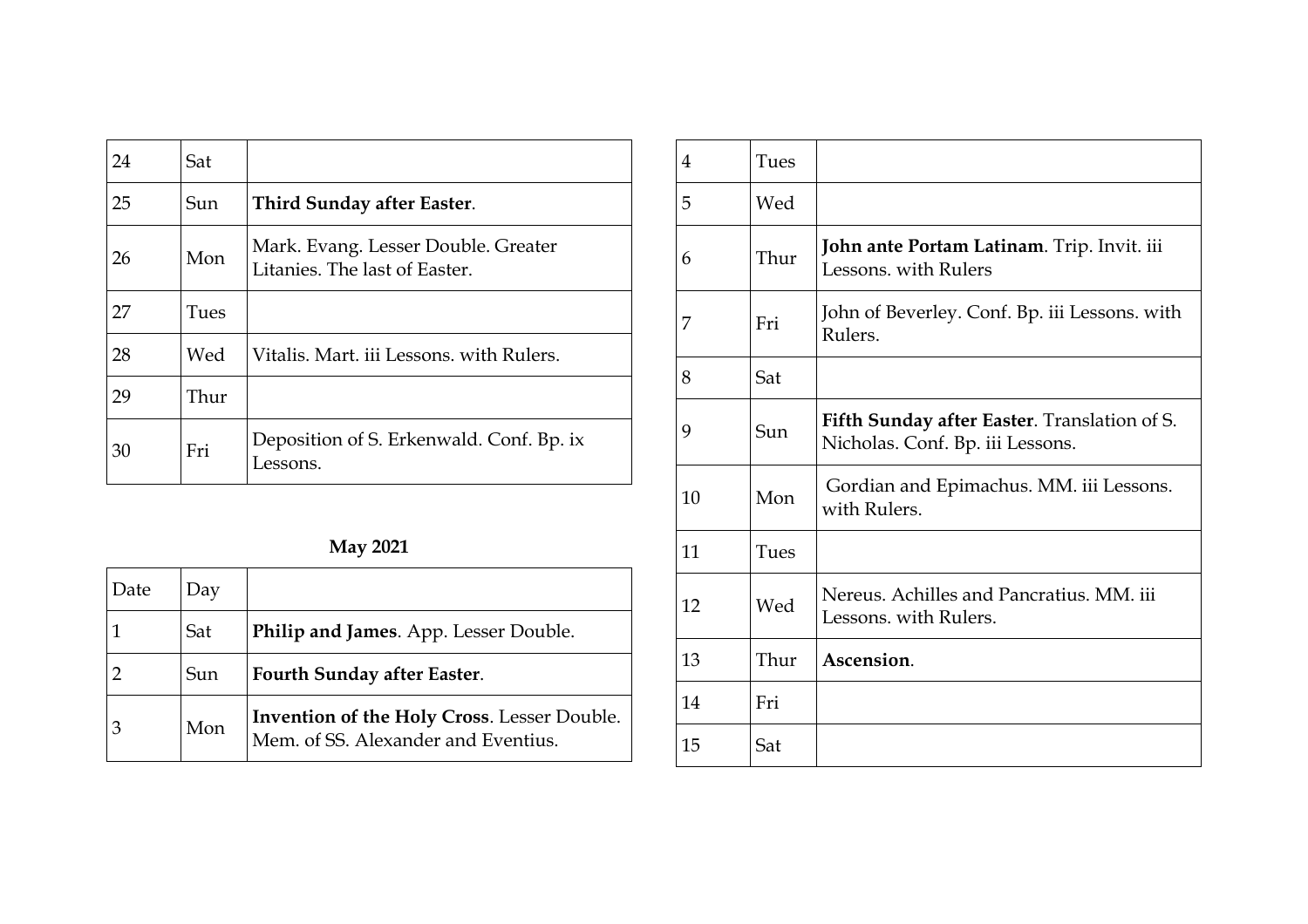| 16 | Sun  | <b>Sunday after Ascension Day.</b>                                    |
|----|------|-----------------------------------------------------------------------|
| 17 | Mon  |                                                                       |
| 18 | Tues |                                                                       |
| 19 | Wed  | Dunstan. Conf. Bp. ix Lessons. Mem. of S.<br>Pudenxiana.              |
| 20 | Thur |                                                                       |
| 21 | Fri  |                                                                       |
| 22 | Sat  | Vigil of Whitsun Day.                                                 |
| 23 | Sun  | Whitsun Day.                                                          |
| 24 | Mon  | Whitsun Monday.                                                       |
| 25 | Tues | Whitsun Tuesday.                                                      |
| 26 | Wed  | Ember Wednesday. Augustine. Apostle of<br>the English. Lesser Double. |
| 27 | Thur | Whitsun Thursday.                                                     |
| 28 | Fri  | Ember Friday. Germanus. Conf. Bp.                                     |
| 29 | Sat  | Ember Saturday.                                                       |

| -31 | Sun | <b>Trinity Sunday.</b> |
|-----|-----|------------------------|
|     | Mon |                        |

## **June 2021**

| Date           |      |                                                                                         |
|----------------|------|-----------------------------------------------------------------------------------------|
| 1              | Tues | Nichomede. Martyr                                                                       |
| $\overline{2}$ | Wed  | Marcellinus & Peter. MM.                                                                |
| 3              | Thur | Corpus Christi.                                                                         |
| 4              | Fri  |                                                                                         |
| 5              | Sat  | Boniface & Companions. MM Double<br>Invit.                                              |
| 6              | Sun  | 1st after Trinity.                                                                      |
| 7              | Mon  |                                                                                         |
| 8              | Tues | Medardus & Gildardus. Conff. Bps.                                                       |
| 9              | Wed  | Translation or S. Edmund. Conf. Trip. Invit.<br>ix Less. Mem. of SS. Primus and Fdidan. |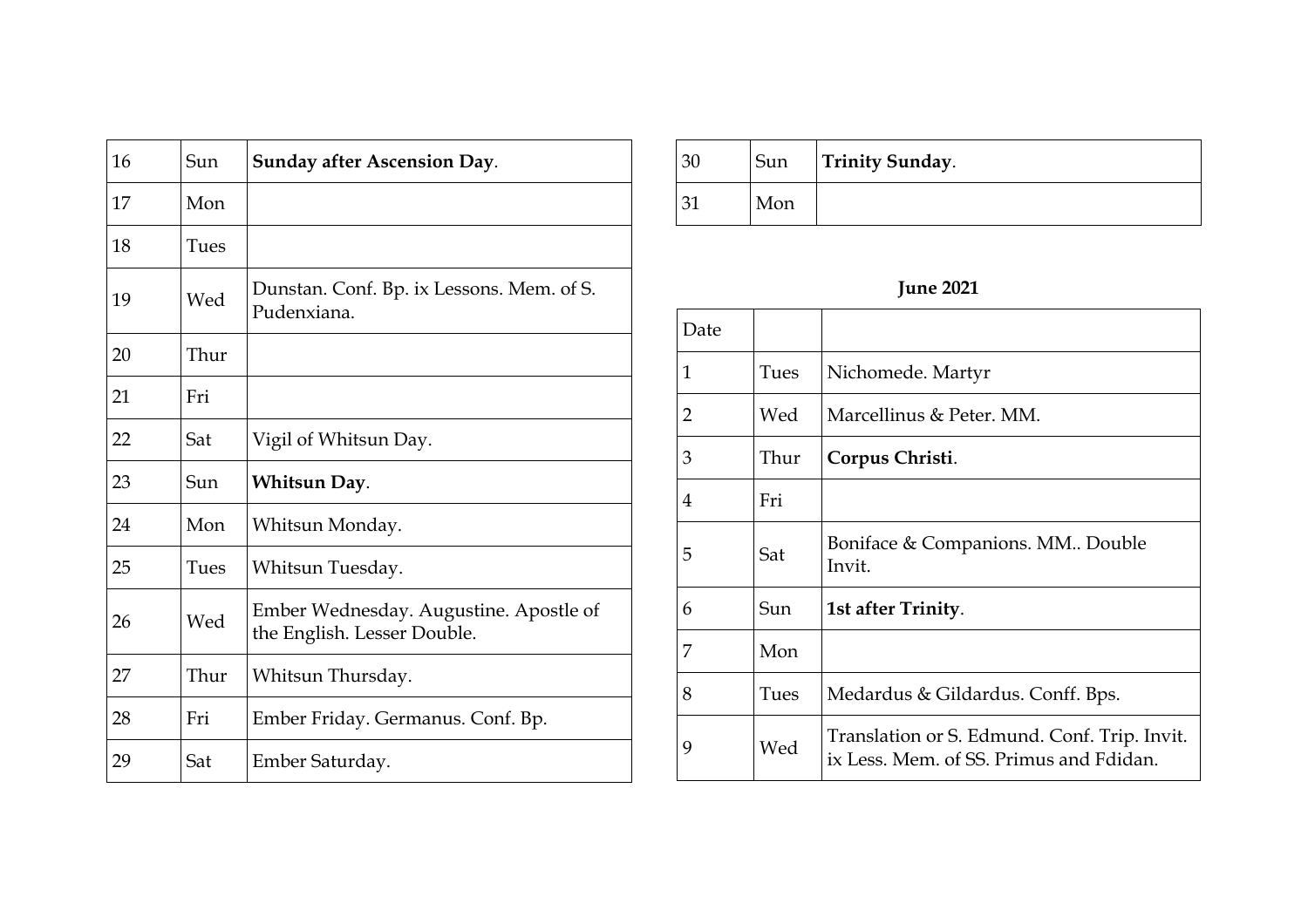| 10 | Thur |                                                                                                                                        |
|----|------|----------------------------------------------------------------------------------------------------------------------------------------|
| 11 | Fri  | Barnabas. Ap. Trip. Invit. ix Lessons.                                                                                                 |
| 12 | Sat  | Basilides. Cyrinus & Nabor. MM.                                                                                                        |
| 13 | Sun  | 2nd after Trinity.                                                                                                                     |
| 14 | Mon  | Basil. Conf. Bp.                                                                                                                       |
| 15 | Tues | Vitius. Modestius & Crescentia. MM.                                                                                                    |
| 16 | Wed  | Translation of S. Richard. Conf. Bp. ix<br>Lessons. Mem. of SS. Cyricus and Julita.                                                    |
| 17 | Thur |                                                                                                                                        |
| 18 | Fri  | Mark & Marcellian. MM. Double Invit.                                                                                                   |
| 19 | Sat  | Gervasius and Prothasius. MM. Double<br>Invit.                                                                                         |
| 20 | Sun  | 3rd after Trinity. Translation or S. Edward.<br>Mart. King. ix Lessons. unless it has been<br>kept in Lent. then iii. Summer Solstice. |
| 21 | Mon  |                                                                                                                                        |

| 22 | Tues | Alban. Protomartyr of England ix Lessons.                    |
|----|------|--------------------------------------------------------------|
| 23 | Wed  | Etheldreda. Virg. With Nocturns. Vigil.                      |
| 24 | Thur | <b>Nativity of St. John the Baptist.</b> Lesser<br>Double.   |
| 25 | Fri  |                                                              |
| 26 | Sat  | John and Paul. MM. Double Invit.                             |
| 27 | Sun  | 4th after Trinity.                                           |
| 28 | Mon  | Leo. Conf. Pope. With Nocturns. Vigil.                       |
| 29 | Tues | Sts. Peter and Paul. App. Lesser Double.                     |
| 30 | Wed  | <b>Commemoration of S. Paul.</b> Trip. Invit. ix<br>Lessons. |

**July 2021** 

| Date |      |                                                                                  |
|------|------|----------------------------------------------------------------------------------|
|      | Thur | The Octave of S. John Baptist. Mem. of SS.<br>Processus. Martinian. and Swithun. |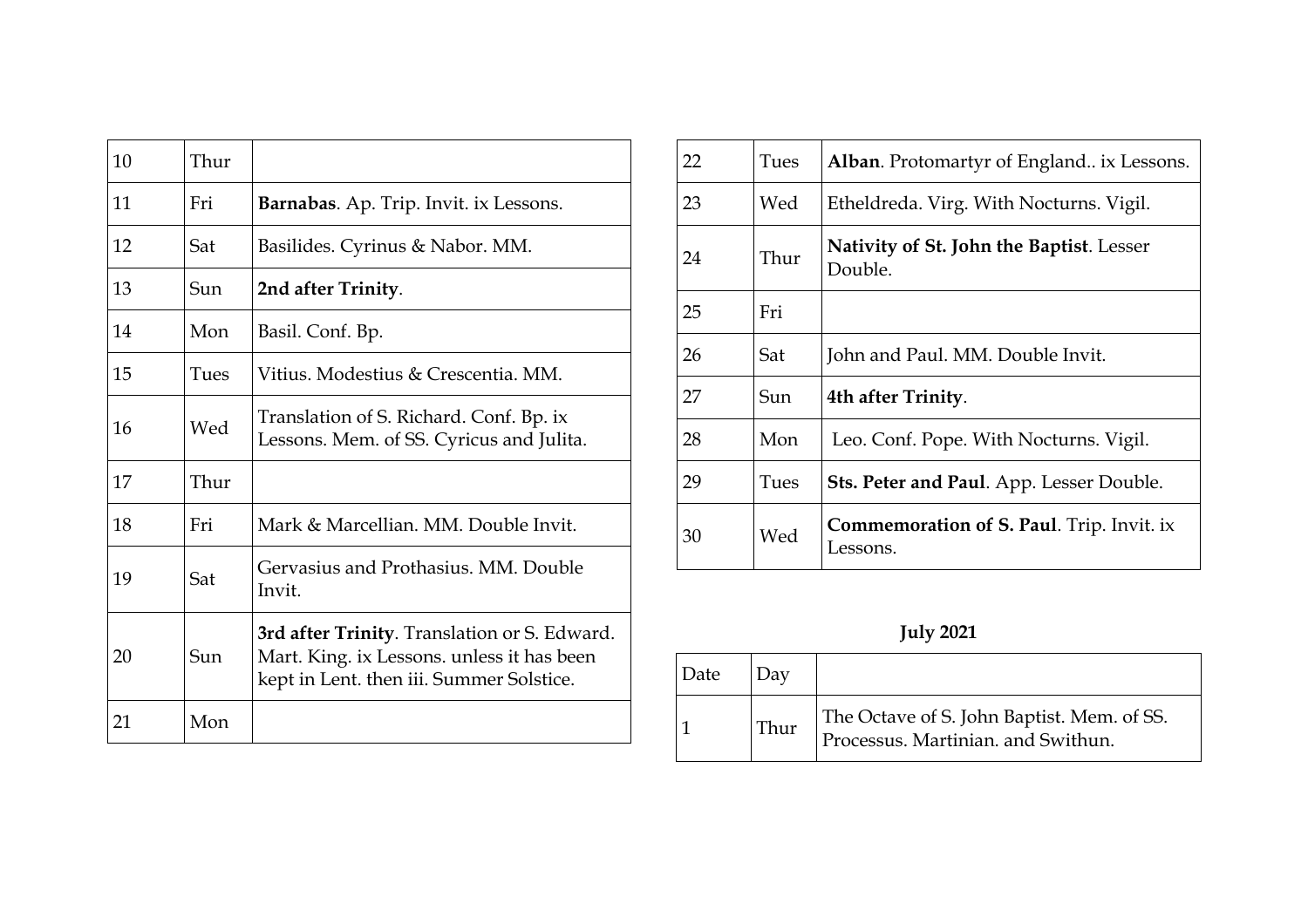| $\overline{2}$ | Fri  | Visitation of Blessed Mary. Greater Double.                                                                      |
|----------------|------|------------------------------------------------------------------------------------------------------------------|
| 3              | Sat  |                                                                                                                  |
| 4              | Sun  | 5th after Trinity. Translation and Ordering<br>or S. Martin, ix Lessons.                                         |
| 5              | Mon  |                                                                                                                  |
| 6              | Tues | The Octave or SS. Peter and Paul.                                                                                |
| 7              | Wed  | Translation or S. Thomas. Mart. ix Lessons.                                                                      |
| 8              | Thur |                                                                                                                  |
| 9              | Fri  | The Octave or the Visitation or Blessed<br>Mary.                                                                 |
| 10             | Sat  | Seven Brethren. Double Invit.                                                                                    |
| 11             | Sun  | 6th after Trinity. Translation or S. Benedict.<br>Abb. ix Lessons. unless it has been kept in<br>Lent. then iii. |
| 12             | Mon  |                                                                                                                  |
| 13             | Tues | <b>Feast of Relics.</b> Principal Double.                                                                        |

| 14 | Wed  |                                                                                                         |
|----|------|---------------------------------------------------------------------------------------------------------|
| 15 | Thur | Translation of St. Swithin & Companions.<br>Conf. ix Lessons.                                           |
| 16 | Fri  | Translation of S. Osmund. Conf. Bp. ix<br>Lessons.                                                      |
| 17 | Sat  | Kenelm. Mart. King. Double Invit.                                                                       |
| 18 | Sun  | 7th after Trinity. Arnulph. Mart. Bp.                                                                   |
| 19 | Mon  |                                                                                                         |
| 20 | Tues | Margaret. Virg. Mart. ix Lessons.                                                                       |
| 21 | Wed  | Praxedes. Virg. not Mart. Dog-days.                                                                     |
| 22 | Thur | Mary Magdalene. Trip. Invit. ix Lessons.<br>mem. S. Wandregesilus                                       |
| 23 | Fri  | Apollinaris. Mart. Bp.                                                                                  |
| 24 | Sat  | Christina. Virg. Mart. With Nocturns. Vigil.                                                            |
| 25 | Sun  | <b>James.</b> Ap. Lesser Double. Mem. of 8th<br>Sunday after Trinity. SS. Christopher and<br>Cucufatus. |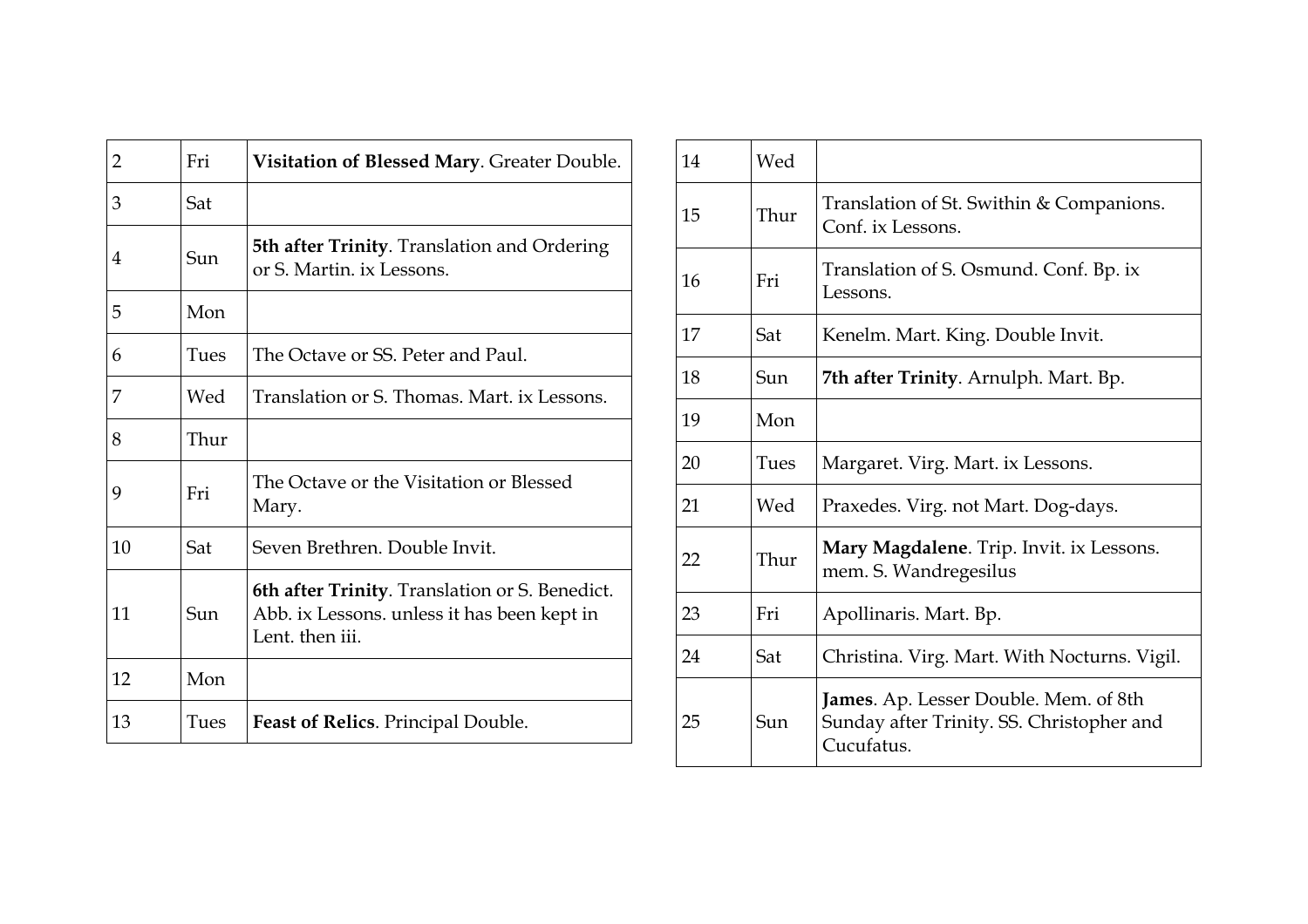| 26 | Mon  | Anne, Mother of Mary. Trip. Invit. ix<br>Lessons.    |
|----|------|------------------------------------------------------|
| 27 | Tues | Seven Sleepers. MM. Double Invit.                    |
| 28 | Wed  | Sampson. Bp. Double Invit. Mem. of S.<br>Panthaleon. |
| 29 | Thur | Felix and Faustinus. MM. Double Invit.               |
| 30 | Fri  | Abdon and Sennes, MM. Double Invit.                  |
| 31 | Sat  | Germanus. Conf. Bp.                                  |

### **August 2021**

| Date | Day  |                                                                                                         |
|------|------|---------------------------------------------------------------------------------------------------------|
|      | Sun  | The Chains of S. Peter. Trip. Invit. ix<br>Lessons. of SS. Maccabees. Mem. 9th Sunday<br>after Trinity. |
|      | Mon  | Stephen. Mart. Pope. Double Invit.                                                                      |
|      | Tues | The Finding of S. Stephen. Protomartyr. ix<br>essons.                                                   |

| 4  | Wed  |                                                                                              |
|----|------|----------------------------------------------------------------------------------------------|
| 5  | Thur | S. Mary ad Nives (Common). Oswald. Mart.<br>King. Double Invit.                              |
| 6  | Fri  | The Transfiguration of our Lord. Lesser<br>Double. Mem. of SS. Felicissimus and<br>Agapitus. |
| 7  | Sat  | The Name of Jesus. Greater Double. Mem.<br>of S. Donatus.                                    |
| 8  | Sun  | <b>10th after Trinity.</b> Cyriacus and his<br>Companions. Mem. only.                        |
| 9  | Mon  | Romanus. Mart. Mem. only. Vigil.                                                             |
| 10 | Tues | Laurence. Mart. Trip. Invit. ix Lessons.                                                     |
| 11 | Wed  | Tiburtius. Mart. Mem. only.                                                                  |
| 12 | Thur |                                                                                              |
| 13 | Fri  | Hippolytus and his Companions. MM. ix<br>Lessons.                                            |
| 14 | Sat  | Octave of the Name of Jesus. Mem. S.<br>Eusebius. Vigil.                                     |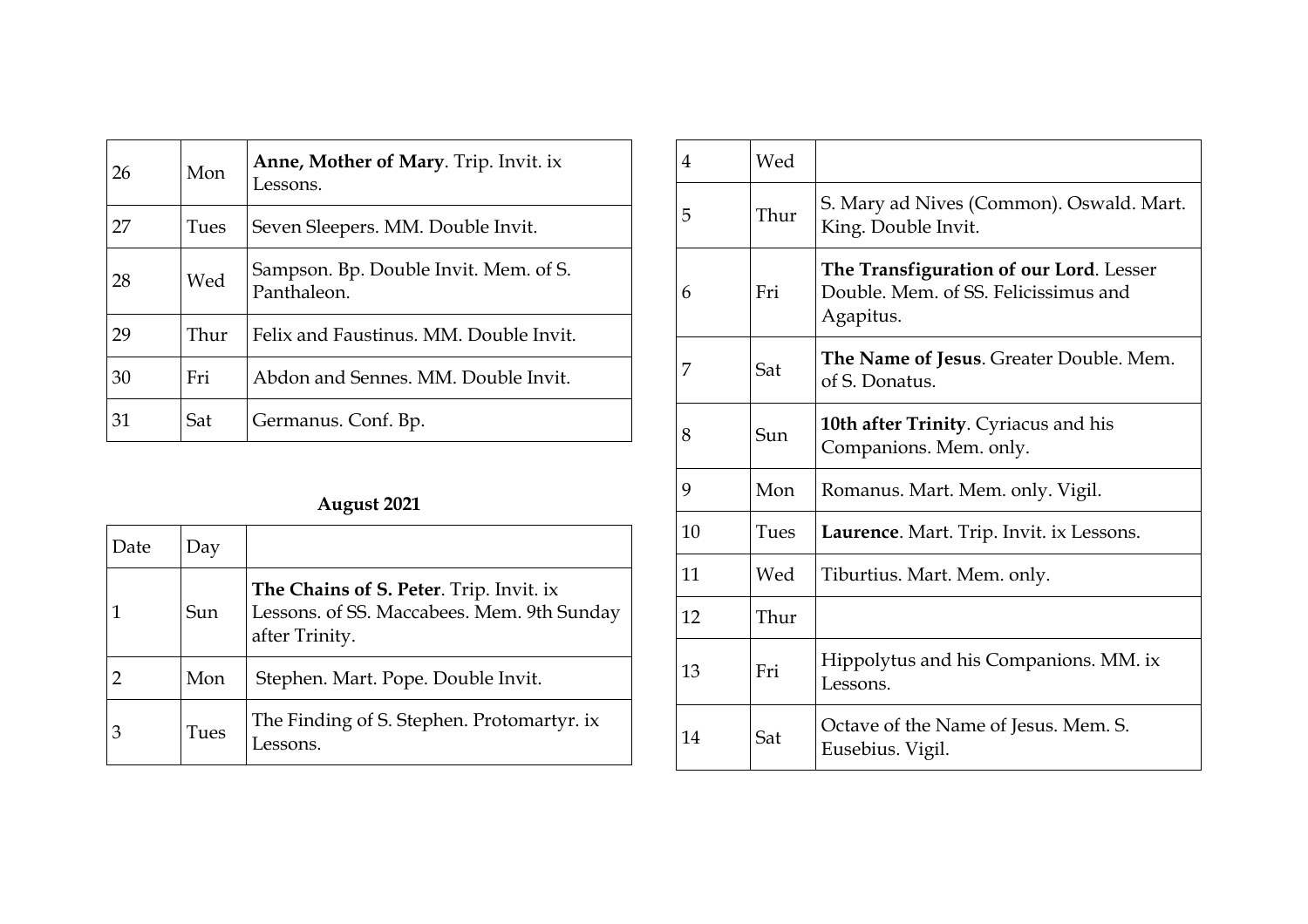| 15 | Sun  | The Assumption of the Blessed Virgin<br>Mary. Principal Double. Mem.11th Sunday<br>after Trinity.                     |
|----|------|-----------------------------------------------------------------------------------------------------------------------|
| 16 | Mon  |                                                                                                                       |
| 17 | Tues | The Octave of S. Laurence. Mem. only.                                                                                 |
| 18 | Wed  | Agapitus. Mart. Mem. only.                                                                                            |
| 19 | Thur | Magnus. Mart. Mem. only.                                                                                              |
| 20 | Fri  |                                                                                                                       |
| 21 | Sat  |                                                                                                                       |
| 22 | Sun  | <b>12th after Trinity.</b> Mem. Octave of the<br>Assumption of Blessed Mary. Mem. of SS.<br>Timothy and Simphorianus. |
| 23 | Mon  | Timothy and Appollinaris. MM. With Nocts.<br>Vigil.                                                                   |
| 24 | Tues | Bartholomew. Ap. Lesser Double. Mem. of S.<br>Audoenus.                                                               |
| 25 | Wed  |                                                                                                                       |

| 26 | Thur |                                                                                                                       |
|----|------|-----------------------------------------------------------------------------------------------------------------------|
| 27 | Fri  | Rufus. Mart. Double Invit.                                                                                            |
| 28 | Sat  | <b>Augustine.</b> Bp. Doct. Lesser Double. Mem. S.<br>Hermes.                                                         |
| 29 | Sun  | The Decollation or S. John Baptist. Trip.<br>Invit. ix Lessons. Mem. of S. Sabina. Mem.<br>13th Sunday after Trinity. |
| 30 | Mon  | Felix and Adauctus. MM. Double Invit.                                                                                 |
| 31 | Tues | Cuthburga. Virg. not Mart. Double Invit.                                                                              |

## **September 2021**

| Date | Day  |                                                                             |
|------|------|-----------------------------------------------------------------------------|
|      | Wed  | Giles. Abbat. ix Lessons. Mem. of S. Priscus.                               |
|      | Thur |                                                                             |
| З    | Fri  |                                                                             |
| 4    | Sat  | Translation of S. Cuthbert. ix Lessons.<br>unless it has been kept in Lent. |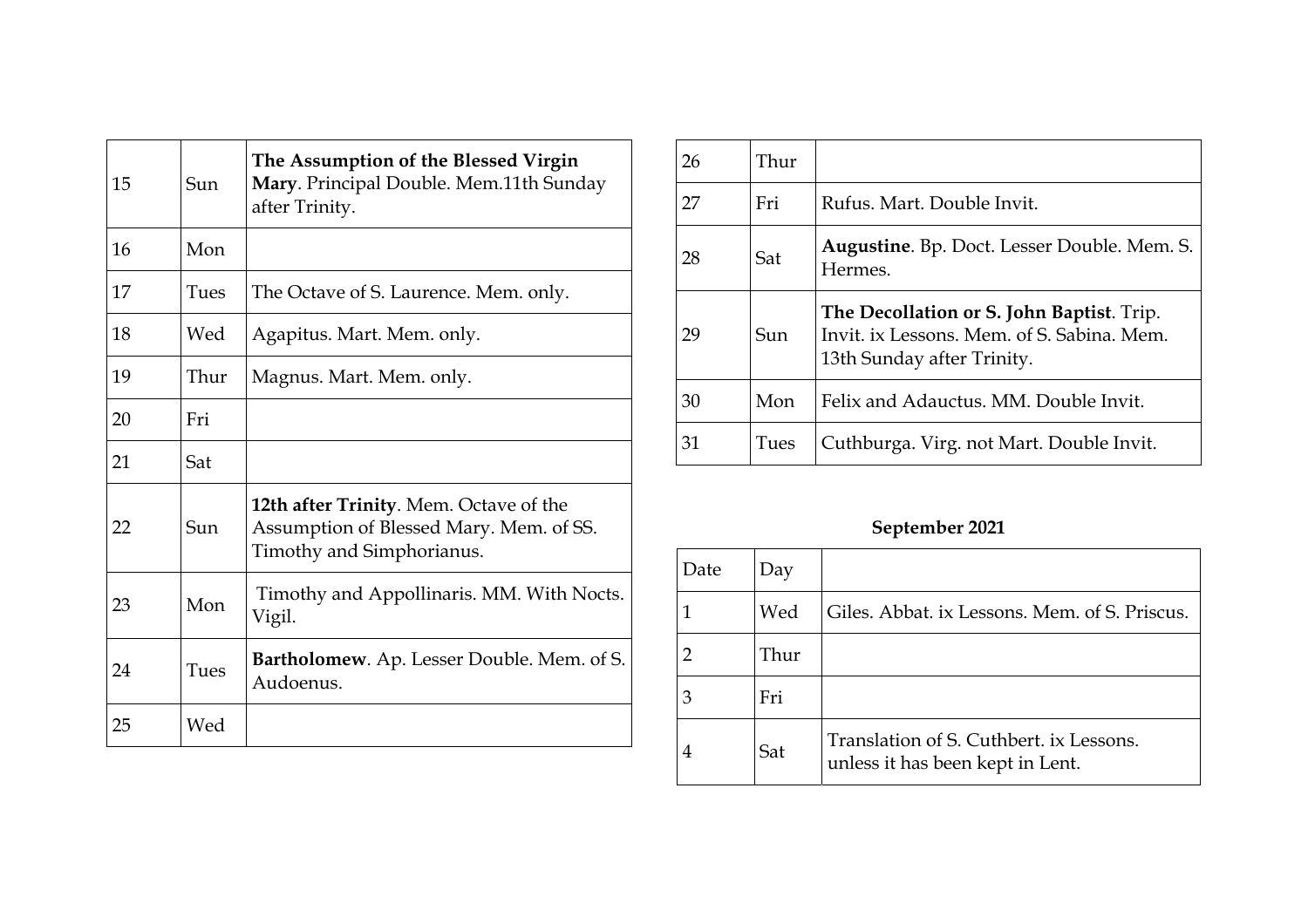| 5  | Sun  | <b>14th after Trinity</b> . Bertinus. Conf. Abb.<br>With Nocturns.                     |
|----|------|----------------------------------------------------------------------------------------|
| 6  | Mon  |                                                                                        |
| 7  | Tues |                                                                                        |
| 8  | Wed  | The Nativity of Blessed Mary. Greater<br>Double.                                       |
| 9  | Thur | Gorgonius. Mart. Mem. only.                                                            |
| 10 | Fri  |                                                                                        |
| 11 | Sat  | Prothus and Hyacinth. MM. Mem. only.                                                   |
| 12 | Sun  | 15th after Trinity.                                                                    |
| 13 | Mon  |                                                                                        |
| 14 | Tues | The Exaltation of the Holy Cross. Lesser<br>Double. Mem. of SS. Cornelius and Cyprian. |
| 15 | Wed  | Ember Day. Octave of the Nativity of<br>Blessed Mary. Trip. Invit.                     |
| 16 | Thur | Edith. Virg. not Mart. ix Lessons. Mem. of<br>SS. Euphemia. Lucina. and Geminianus.    |

| 17 | Fri  | Ember Day. Lambert. Mart. Bp.                                                                  |
|----|------|------------------------------------------------------------------------------------------------|
| 18 | Sat  | <b>Ember Day</b>                                                                               |
| 19 | Sun  | 16th after Trinity.                                                                            |
| 20 | Mon  | Vigil                                                                                          |
| 21 | Tues | <b>Matthew.</b> Ev. Lesser Double. Mem.of S.<br>Laudus. Autumnal equinox. End of Dog-<br>days. |
| 22 | Wed  | Maurice and his Companions. MM. ix<br>Lessons.                                                 |
| 23 | Thur | Thecla. Virg. not Mart. With Nocturns.                                                         |
| 24 | Fri  |                                                                                                |
| 25 | Sat  | Ferminus. Mart. Bp.                                                                            |
| 26 | Sun  | 17th after Trinity. Cyprian Bp. and Justina.<br>Virg. MM. Double Invit.                        |
| 27 | Mon  | SS. Cosmas and Damian. MM. Double<br>Invit.                                                    |
| 28 | Tues |                                                                                                |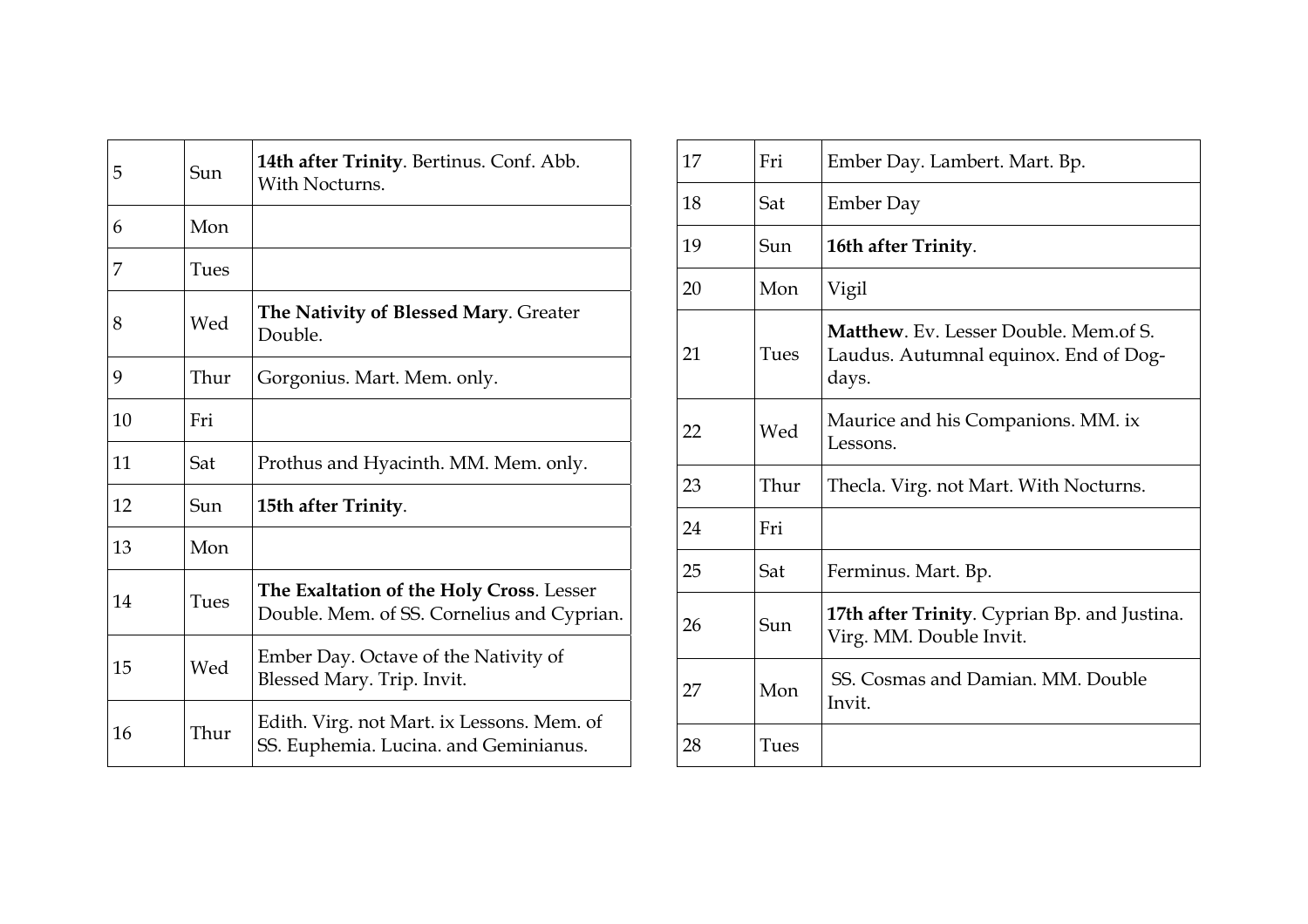| 29 | Wed   Michaelmas Day. Lesser Double.         |
|----|----------------------------------------------|
| 30 | Thur Jerome. Priest and Doct. Lesser Double. |

### **October 2021**

| Date | Day  |                                                                                      |
|------|------|--------------------------------------------------------------------------------------|
| 1    | Fri  | Remigius. Germanus. Vedastus. & Bavo.<br>Conff. Bps. ix Lessons. Mem. of S. Melorus. |
| 2    | Sat  | Thomas of Hereford. Conf. Bp. ix Lessons.<br>Mem. of S. Ledger.                      |
| 3    | Sun  | 18th after Trinity.                                                                  |
| 4    | Mon  |                                                                                      |
| 5    | Tues |                                                                                      |
| 6    | Wed  | Faith. Virg. Mart.                                                                   |
| 7    | Thur |                                                                                      |
| 8    | Fri  |                                                                                      |
| 9    | Sat  | Denys and his Companions. MM. ix Lessons.                                            |

| 10 | Sun  | 19th after Trinity. Gereon and his<br>Companions. MM.                                         |
|----|------|-----------------------------------------------------------------------------------------------|
| 11 | Mon  | Nicasius and his Companions. MM. Double<br>Invit.                                             |
| 12 | Tues |                                                                                               |
| 13 | Wed  | <b>Translation of S. Edward.</b> King and Martyr.<br>Conf. King. Lesser Double.               |
| 14 | Thur | Calixtus. Mart. Pope.                                                                         |
| 15 | Fri  | Wulfran. Conf. Bp. ix Lessons.                                                                |
| 16 | Sat  | Michael in the Mountain Tomb. Trip. Invit.<br>ix Lessons.                                     |
| 17 | Sun  | <b>20th after Trinity.</b> Translation or S.<br>Etheldreda. Virg. not Mart. ix Lessons. Vigil |
| 18 | Mon  | Luke. Evang. Lesser Double. S. Justus.                                                        |
| 19 | Tues | Frideswide. Virg. not Mart. ix Lessons.                                                       |
| 20 | Wed  |                                                                                               |
| 21 | Thur | The Eleven Thousand Virgins. MM. Double                                                       |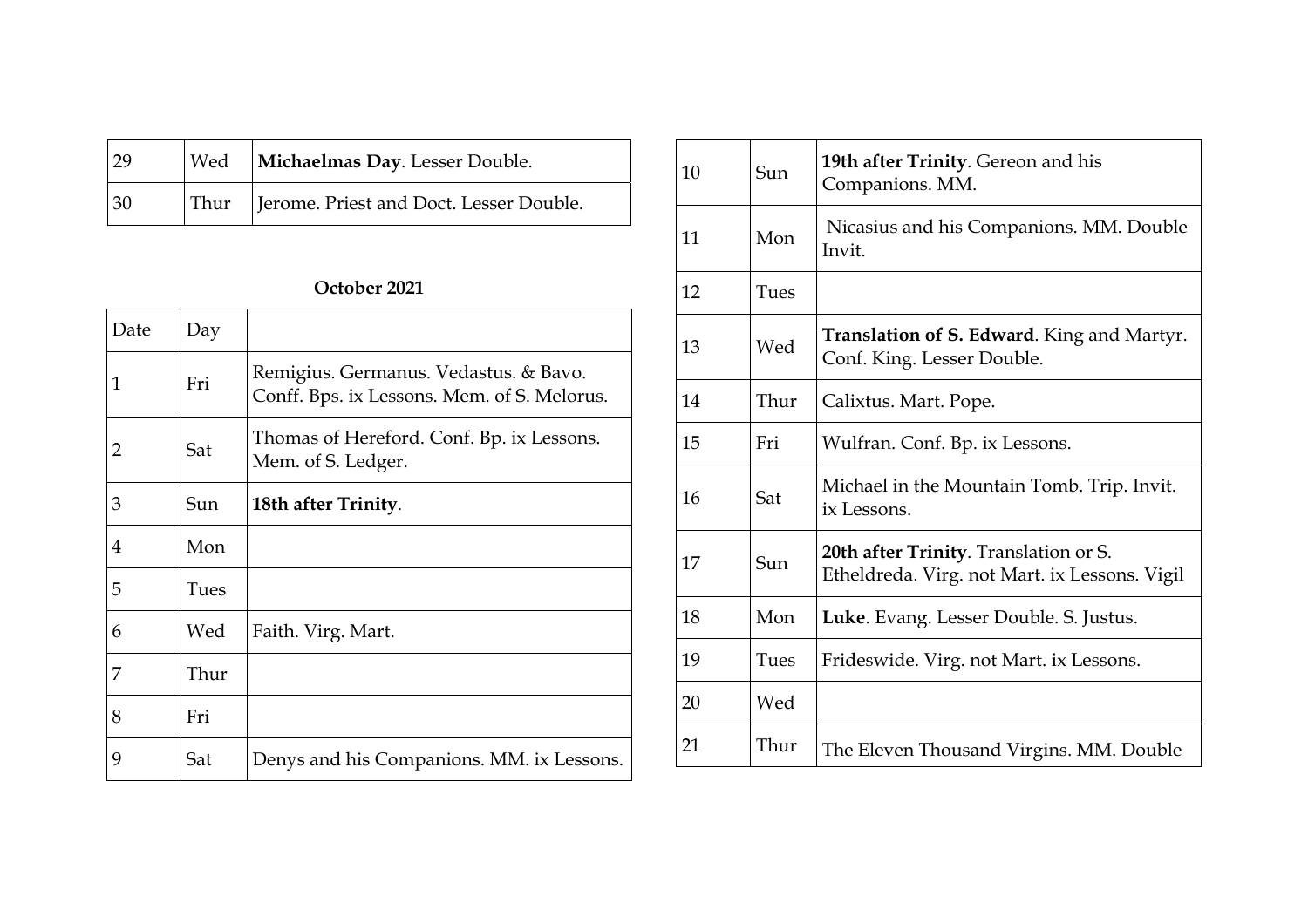|    |      | Invit.                                                                            |
|----|------|-----------------------------------------------------------------------------------|
| 22 | Fri  |                                                                                   |
| 23 | Sat  | Romanus. Conf. Bp. With Nocturns.                                                 |
| 24 | Sun  | 21st after Trinity.                                                               |
| 25 | Mon  | Crispin and Crispinian. MM. ix Lessons.<br>Middle lessons of S. John of Beverley. |
| 26 | Tues |                                                                                   |
| 27 | Wed  | Vigil                                                                             |
| 28 | Thur | <b>Simon and Jude.</b> App. Lesser Double.                                        |
| 29 | Fri  |                                                                                   |
| 30 | Sat  |                                                                                   |
| 31 | Sun  | 22nd after Trinity. Quintinus. Mart. With<br>Nocturns. Halloween.                 |

#### **November 2021**

| $- -$<br>$\sim$ $\alpha$ |
|--------------------------|
|--------------------------|

| 1  | Mon  | <b>Feast of All Saints. Greater Double.</b>                                                                               |
|----|------|---------------------------------------------------------------------------------------------------------------------------|
| 2  | Tues | Commemoration of All Souls. Lesser Double.<br>ix Lessons. Mem. of S. Eustachius and<br>Companions at Vespers. of S. Mary. |
| 3  | Wed  | Wenefrid. Virg. Mart. ix Lessons.                                                                                         |
| 4  | Thur |                                                                                                                           |
| 5  | Fri  |                                                                                                                           |
| 6  | Sat  | Leonard. Abbat. ix Lessons.                                                                                               |
| 7  | Sun  | 23rd after Trinity.                                                                                                       |
| 8  | Mon  | The Four Crowned Martyrs. Double Invit.                                                                                   |
| 9  | Tues | Theodore, Mart.                                                                                                           |
| 10 | Wed  |                                                                                                                           |
| 11 | Thur | Martin. Conf. Bp. Trip. Invit. ix Lessons.<br>Mem.of S. Menna.                                                            |
| 12 | Fri  |                                                                                                                           |
| 13 | Sat  | Britius. Conf. Bp. Double Invit.                                                                                          |
|    |      |                                                                                                                           |